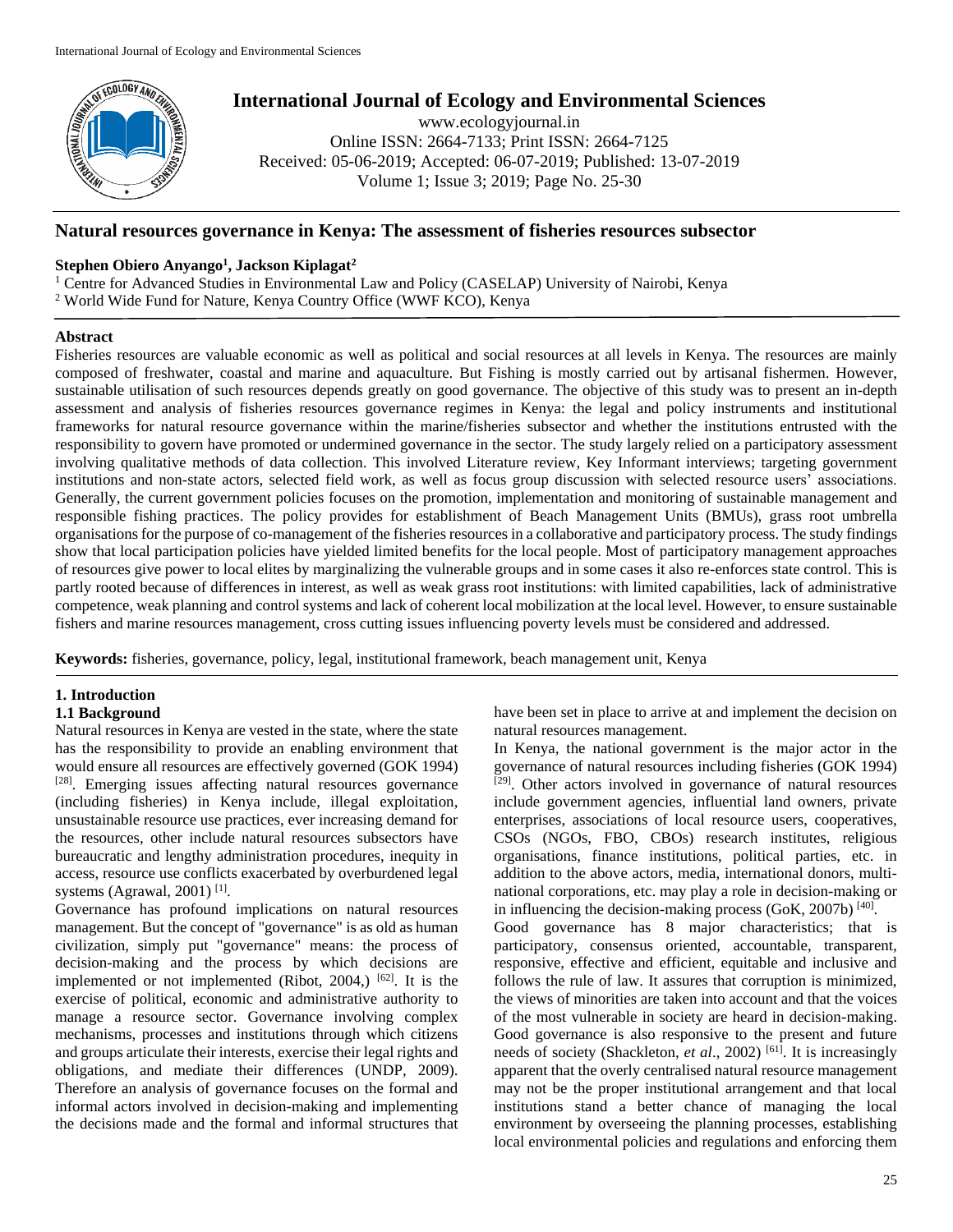(Shackleton and Campbell 2001) [60]. This is observable in successful implementation of Community Based Natural Resources Management (CBNRM) projects with legal and policy framework that empowers local communities and grants them responsibility and authority over the use and management of their natural resources, with an acceptable formula defined for the sharing of the benefits and responsibilities arising from such a set up (WWF, 2008) <sup>[67]</sup>. Good governance in resource management ensures priorities are based on broad consensus in society and that the voices of the poorest and the most vulnerable are heard in decision-making over the allocation of natural resources.

Kenya's natural resources policy and legislation are scattered in a multiplicity of resource and sector specific laws and policy papers as well as in the constitution 2010 and in the national short term/midterm development strategies; vision 2030, e.tc. Policies to devolve responsibility for natural resource management to local bodies in Kenya have become widespread in the past 20 years. The principle that all people have the right to benefit equally from the use of natural resources as well as an equal entitlement to a clean and healthy environment are enshrined in article 42 of the Kenya Constitution of Kenya 2010, as well as EMCA, 1999.

Kenya fisheries resources are mainly composed of freshwater (lakes, rivers and dams) and the coastal and marine (Indian Ocean) largely focusing on reef fisheries while aquaculture is still at infancy (Fondo. 2005) [12]. Kenya fisheries resources include; Capture fisheries made of marine and inland fisheries and Culture fisheries made of mariculture and fresh water aquaculture (GoK, 1989) [27] . The Kenya's Fisheries sub-sector has potential to contribute significantly to the National economy through employment creation, foreign exchange earnings, poverty reduction and food security support.

Fishing effort in Kenyan ocean waters is mostly carried out by artisanal fishermen (with over 8,000 fishers), operating small fishing boats and is primarily directed inside territorial waters (12 nm), almost entirely restricted to the fringing reef and near-shore areas. With few exceptions, high-seas fishing effort is conducted only by foreign licensed large pelagic vessels under license to Kenya and within the IOC region (IOC, 2011).

### **1.2 The statement of the problem**

Despite its economic and social importance, the fisheries sector is faced with a number of challenges. These include uncoordinated development approaches, low investment resulting in inadequate logistical infrastructure, over-exploitation of some water bodies (i.e. overfishing), and under-utilization of some resources, and weak linkages between research, management and other public and private players (GoK, 2008) [43]. Other factors affecting fisheries sector include: environmental degradation (lose of biodiversity, water pollution effects etc), destructive fishing methods, climate change associated with the global warming phenomenon and evolving market access issues. The sector has also operated to a larger extend without an overarching policy and legal framework since independence.

Therefore a need to undertake a stake holder situation analysis of the fisheries resource sectors in the county, considering the governance factors affecting fisheries including direct and

indirect threats, opportunities, and enabling conditions. This means understanding the conditions at the local level and then the economic and institutional changes made at national and international levels by government and the private sector that affect those local conditions.

This will provide a better understanding of governance regimes within the fisheries sector in Kenya and to develop a strategic view of the human and institutional landscape, and the relationships between the different stakeholders and the issues they care about most, especially the well-being of the otherwise marginalised majority.

# **1.3 Objective**

The objective of the study was to present an in-depth assessment and analysis of fisheries resources governance regimes in Kenya: the legal and policy instruments and institutional frameworks for natural resource governance within the marine/fisheries subsector and whether the institutions entrusted with the responsibility to govern have promoted or undermined governance in the sector.

# **Specific objectives of the study**

- 1. Examine the past and ongoing Governance/Policy work by the government and other partners
- 2. Collect evidence and supporting data of typical governance failure/success in fisheries subsector
- 3. Identify and recommend areas of policy change in the respective sectors.

# **2. The study approach and Methodology**

#### **2.1 Methodology**

The study employed a participatory assessment which involved qualitative methods of data collection. The bulk of the work involved literature review: including existing policy legal and institutional frameworks for natural resource management in Kenya, conservation plan and Strategy. This was supplemented by selected field work. Interviews were done with key stakeholders that included: officials from the key government departments and agencies, resource users associations, community associations and members of CBOS, NGOs. In addition, a community's association (BMU) was understudied intensively to assess the impact of the existing policy, legislation and institutional framework on the management of fisheries resources. The data was then reduced, organized and interpreted on the basis of themes generated from the data analysis and in line with the TORs.

#### **2.2 Study Area**

Kenya's coastline is rich in marine resources and biodiversity (including mangroves and other coastal forests; estuaries; coral reefs; marine species; and open sea marine resources etc). The coastal communities mainly depend on the marine and coastal environment and its associated resources for their livelihood (Tunje, 2002). Fisheries resources are valuable economic as well as political and social resources at all levels in Kenya. The resources are mainly composed of freshwater, coastal and marine and aquaculture. The coastal economic fishing zone (EEZ) extends 200 nautical miles and abuts the EEZs of Tanzania and Somalia: only 420 km in length with a total area of the Kenyan EEZ of about 230,000 km2 (IOC, 2011).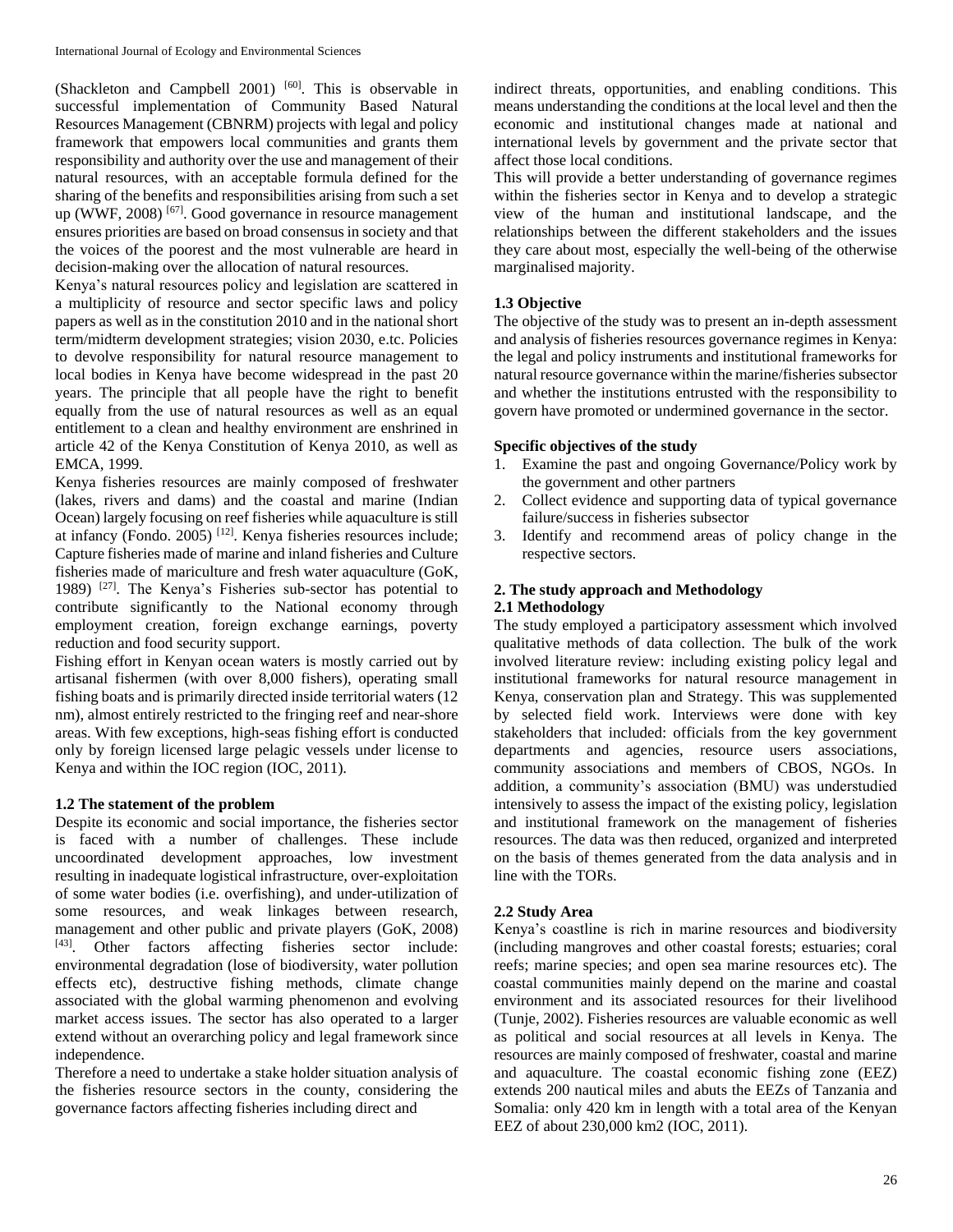#### **3. Results and Discussion**

# **3.1 The History of Management of Fishery Resources in Kenya**

During the colonial times, emphasis on fisheries management was mainly based on sport fishing. This led to the enactment of Fish Protection Act (Cap 379 of the Laws of Kenya) in 1902, and the Trout Ordinance (CAP 380) in 1948. The Trout ordinance act prohibited local communities from catching trout. To enforce this, a Division of Fisheries headed by a Fisheries Warden was established under the Game Department in 1954. Later the posts of the Chief Fisheries Officer and finally the Director of Fisheries were established under the Fisheries Protection Act (CAP 379) in the Department of fisheries.

Since 1963, fishery as a sub-sector has been managed by over 12 Ministries at different times. These includes: Ministries of Information and Tourism; Natural Resources; Tourism and Wildlife; Environment and Natural resources; Regional Development; Water, Irrigation and land Reclamation; Agriculture and Rural development; Livestock and Fisheries Development (Oceans &Fisheries Policy of 2008).

Prior to 2008, the fisheries sector operated without a comprehensive policy and legal framework since 1963. Therefore fisheries management frameworks were scattered in various sectoral policy statements and guidelines such as National Development Plans, the National Food Policy (1981 and 1994), the District Focus for Rural Development Policy (1985), the Poverty Reduction Strategy Paper (PRSP) of 2001, the Environmental Management and Co-ordination Act (EMCA) of 1999 and the Economic Recovery Strategy (ERS) for Wealth and Employment Creation (2003) among others. None of these documents adequately articulate the overall policy and legal framework so as to be effective, efficient in management and development to harness the potential of the fisheries sector.

# **3.2 Legislations and Policies Governing the Management Fisheries Resources in Kenya**

The principal statutes that regulate and govern fisheries are the Fisheries Act (Cap 378) of 1989 and Regulations (1991) and the Maritimes Zones Act (CAP 371) of 1989. To augment these legislations, the government enacted the Oceans and Fisheries Policy of 2008. The overall objective of this Policy is:-*"to*  enhance the fisheries sector's contribution to wealth creation, increased employment for youth and women, food security, and revenue generation through effective private, public and community partnerships".

This policy focuses on the promotion, implementation and monitoring of sustainable management and responsible fishing practices. It also focuses on the promotion of fish consumption as a means increasing food security, employment, income, foreign exchange earnings, arising from trade and related activities. The policy also aims at securing the rights of vulnerable and traditional fisher communities. The Government is in the process of reviewing the Fisheries Act (Cap 378) and the Maritime Zones Act (CAP 371) and other related Statutes to create a harmonized framework law to guide the management coordination and regulation of the fisheries and oceans sector. This will allow for an effective implementation of the fisheries policy 2008.

# **3.3 Institutional and Regulatory Framework Governing the Fisheries Subsector**

The management of fisheries in Kenya is led and co-ordinated by the central Ministry of Fisheries and Development. The Ministry is made up of two departments: Fisheries Department and, Kenya Marine and Fisheries Research Institute (KMFRI). Kenya has yet to institute the wide-ranging decentralisation of powers and as such the fisheries officers continue to be firmly controlled and facilitated by the central fisheries department. This could be attributed to the limited attention and funding given to the ministry of fisheries, compared to other ministries that have achieved decentralisation such as ministry of water and irrigation. The government has undertaken a collaborative approach as principle of resources management and it is enshrined in national fisheries policy and is implemented with partners in industry, the NGO sector, local governments, international donor community and the fishers and resource users themselves. As such, the Beach Management Units (BMUs) are important partners in fisheries in both coastal and inland environments they are mainly concerned with strengthening the management of the fish landing station, fisheries resources and the aquatic environment, for sustainable development of the fisheries sector at the local level. While Marine Protected Areas (MPAs) and Monitoring Control and Surveillance (MCS) are agreed approaches for marine fisheries management.

BMUs are organizations registered as associations under the Societies Act for fisher-folks recognised by the Department of Fisheries as the beach (boat crew/baria, boat owners, manager's chatterers, fish processors, fish mongers, local gear makers or repairers and fishing equipment dealers) within a fishing community. BMU is composed of a BMU assembly, a BMU executive committee and various sub-committees. It is headed by an executive committee that is composed of a Chairman/Vice-Chairman, Secretary, Assistant Secretary, Treasurer and committee members.

The BMUs, roles have evolved from being localized and welfarebased to networked and harmonized roles so as to meet the changing environmental, political and socio-economic changes of the fishery subsector. The roles are more defined and focused towards sustainable management of the fishery resources. These roles include: enforcement of the fisheries regulations, conflict resolution, providing security, preparation of by-laws, ensuring beach sanitation and hygiene, collecting fisheries data/information; registering of fishers and fishing gears, vetting of boat owners for licensing, ensuring development of beaches and catering for welfare issues. Different BMUs have other few varying roles which are specific to meet their needs GoK (2008) [44] .

The fisheries policy (2008) indicates the intension of the government to create a new institutional framework through the establishment of Kenya Oceans and Fisheries Council (KOFC) to advice and review on oceans and fisheries sector. The Kenya Oceans and Fisheries Services (KOFS) to harmonize the fisheries extension, development management and marketing and to restructure Kenya Marine and Fisheries Research Institute (KMFRI) and link it to KOFS to offer effective and timely research to guide KOFS. The Government will also seek the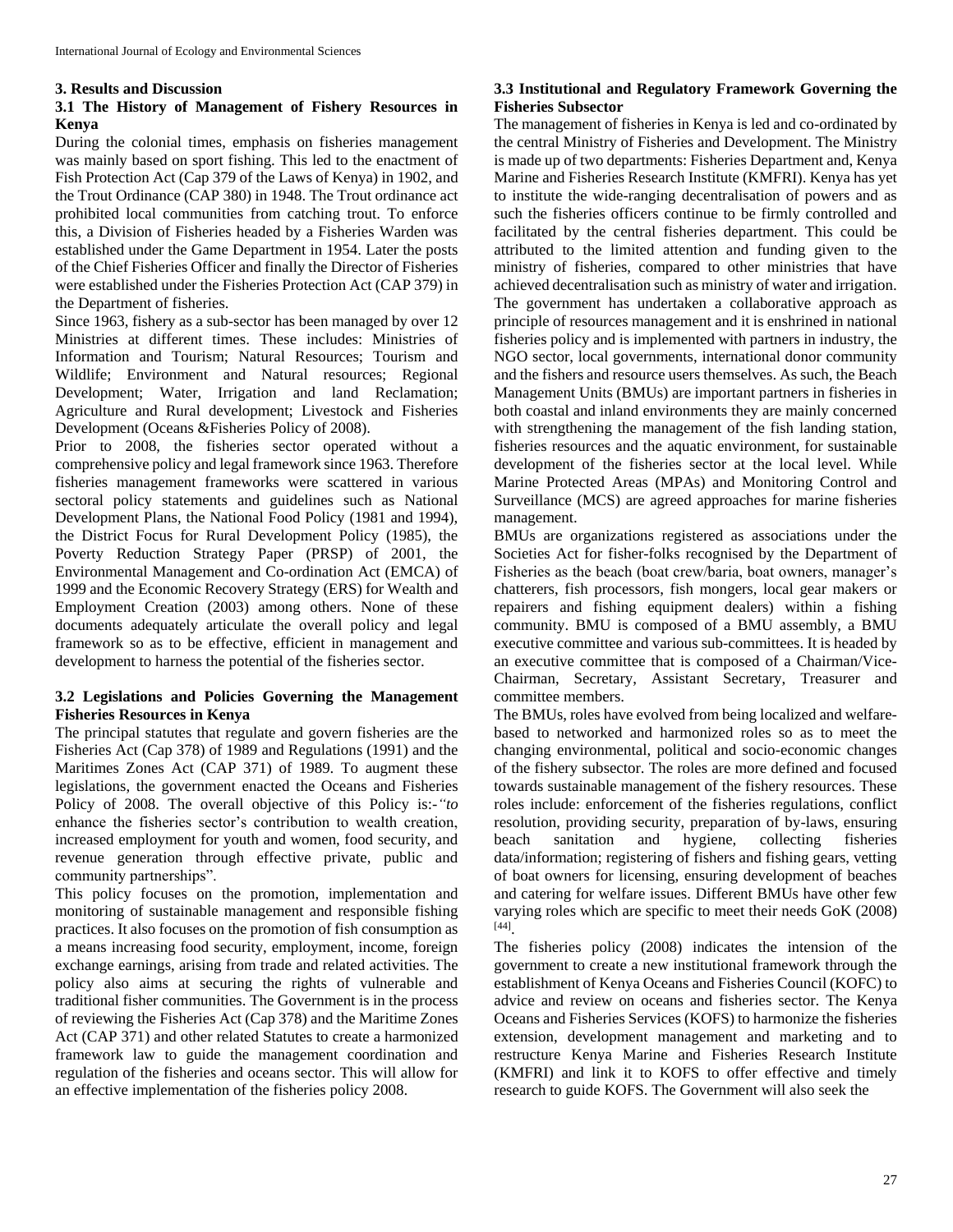Collaboration of all relevant parties and stakeholders in a bid to ensure clear and legitimate decision making for efficient and effective service delivery.

The full potential of the sub-sector has not been realized probably due to low prioritization of the sector by the policy makers, perhaps due to the poor knowledge of the sector's potential. The current top-down policy decision-making processes, which do not involve stakeholders, lack of coherent development plan, and the low priority given to the sector in terms of resource allocation, has adversely affected its growth conservation and sustainable development.

# **3.4 Policies and legislative provisions for Local Community Participation in governance.**

The department of fisheries adopted the concept of participatory management of fisheries resources. This is entrenched in the Ocean and fisheries Policy of 2008 which underscores this concept, by mandating the government to promote the role of Beach management units. Co-management is introduced as a collaborative and participatory process of regulatory decision making between representatives of user groups. A key aspect of co-management is the incorporation of community participation, and establishment of local co-management institutions, represented through the BMUs, defined as organization of fishers who have traditionally depended on fisheries for their livelihoods. BMU are formed so as to manage resources on behalf of the fisheries department. The policy encourages women and the youth to participate in aquaculture as employment and income generation enterprise. The policy further provides for the promotion of public awareness and active participation of all stakeholders in the management and development of fisheries and the ecosystem.

Field observation and KII interviews show that in practice the BMU is an umbrella organisation with broad membership of resource user groups with interests ranging from fishing and associated activities, mangrove and coral reef conservation, ecotourism and utilization of the beach resources Handcrafts, river slides, Bird watching, swimming and diving etc). This is because Fisheries and ocean activities are undertaken in dynamic systems where physical, ecological and economic processes interact; so in this respect the department of fisheries is required to coordinate with other agencies on all cross cutting issues.The BMUs evolved from Fishermen cooperative organisations. Each BMU has by-laws developed in conformity with the fisheries act cap.378 and the fisheries beach management units regulations 2007.

The BMUs are supposed to draw their own beach management plan but the enforcement operations must strictly follow the legal procedures set out in the fisheries Act and other regulations and will show due regard to the safety of all parties. The BMUs are considered effective according to the key informants interviewed, because they are legally recognized by the law and registered with the ministry of culture and social services. They participate in the identification of user's right during the BMU assembly meetings and have agreements with Fisheries department to access, manage and utilize the fisheries and beach resources as outlined in their bylaws.

The constitution and bylaws of the BMU provides for compulsory participation of the marginalized groups according to

KIIs interviewed, satisfactory results have been achieved in this frontier as the marginalized groups and youths are given prominent roles in the conservation and managing BMU activities.

The BMUs democratically elect their own officials; in case of anomalies there are follow-up mechanism. The members are also encouraged to participate in development of their bylaws and are also represented in the national BMU deliberations. It was also observed that resource access and utilization has been devolved to the community level hence there is sense of inclusivity and ownership.

# **3.5 Challenges to Effective Governance**

The BMUs are faced with some challenges that are critical to the participatory and sustainable management of the fisheries and beach resources. The challenges observed include:

- Comparing the mandate and functionality of BMUs, they have limited capacity (human, financial and technological) to execute their activities, for example monitoring of illegal fishing, monitoring vessels, use of illegal fishing methods and gears, yet they do not own equipment appropriate such as speed boats among others. There are rear arrests on fishermen who use illegal fishing methods or gears due to corruption.
- Limited capacity of the artisanal fishermen to effectively participate in negotiations for a fair and sustainable share of the resources. Fishermen have different capacities for fishing and yet they share the same resource and fishing sites.
- The fishermen are given more preference than any other stakeholder and yet as already recognized Fisheries and ocean activities are multipronged where physical, ecological and economic processes interact with a myriad of resource users and stakeholders.
- The privatizing of some of the beaches at the coast and on islands has meant that such areas are no longer treated as public land. Fishermen have borne the brunt of such movesmost of them lacking adequate and convenient landing sites as a result.
- Traditional gender roles have inhibited the participation of women and youth in Fisheries development. This was mainly due to the nature of traditional fisheries industry where fishermen went deep into the lake or ocean at night to fish. However, with the advent of fish farming, this is rapidly changing as more women and youths are being involved in fish farming.
- The law has failed to adequately address the issue of over exploitation of fisheries resources that has seen the fishermen experience dwindling stocks and thus face economic challenges.
- The fresh water fishermen have faced key challenges caused by environmental degradation, in terms of the ever growing menace of water hyacinth, which has threatened their livelihoods. There is no mechanism under the existing fisheries act to address such challenges.
- Due to low funding and under staffing in the institutions (Fisheries department and the BMUs) the law has failed to initiate a comprehensive extension strategy, and technology transfer has been very low leading to same old fishing methods and technologies against the ever dwindling resources and increasing competition.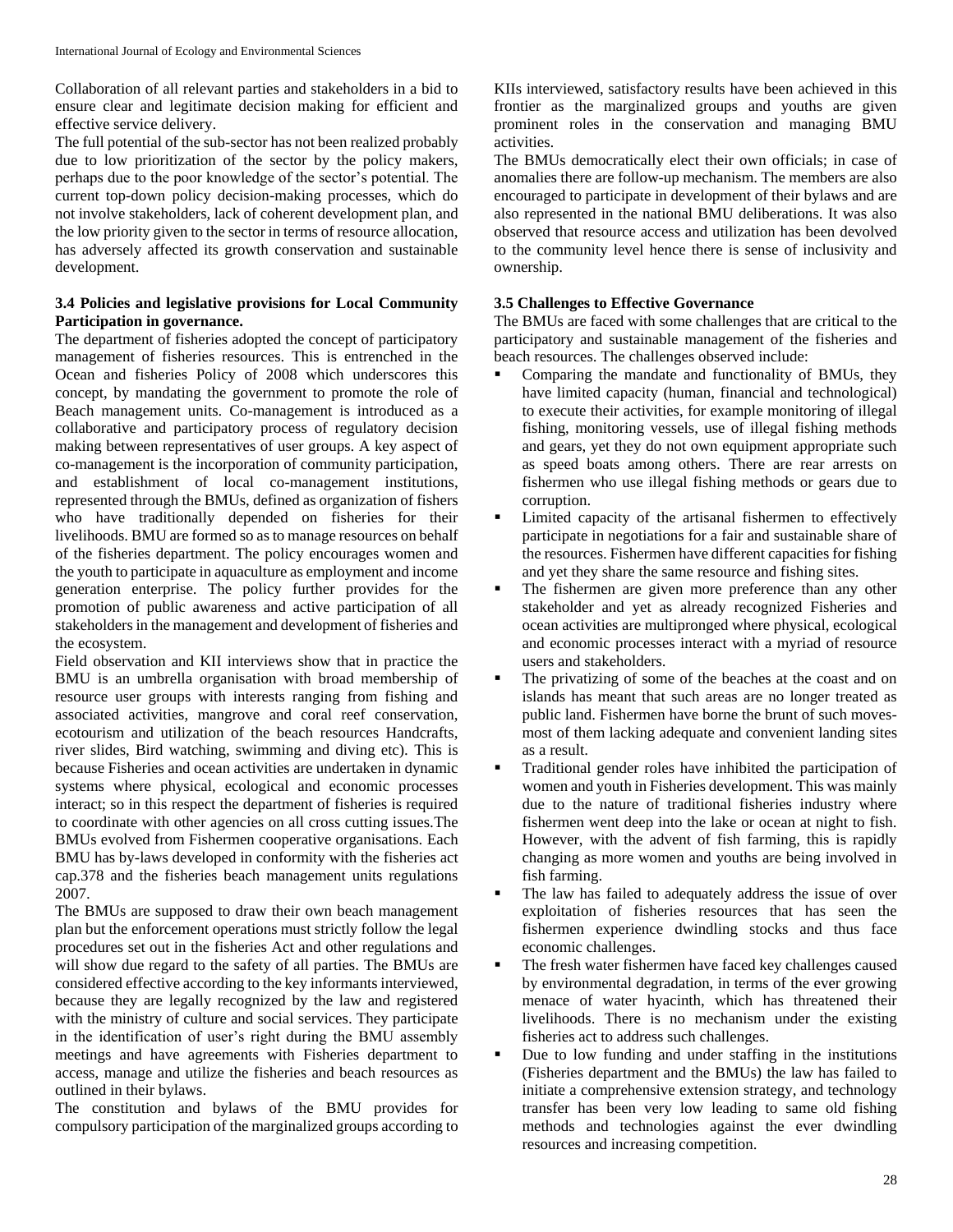The *Maritime Zones Act, Cap 371*, is weak and lacks a clear and concrete action plan to achieve some of its objectives, such as safeguarding the Exclusive Economic Zone (EEZ) (20 nm). The EEZ lacks proper surveillance, monitoring and protection; hence long distance fishing vessels continue to illegally use Kenya's territorial waters. In addition, although the country has a very huge fishing potential, fishing is restricted to only 5nm.

#### **4. Conclusion and Recommendation 4.1 Conclusion**

The government has good intension but must enhance and continue to recognize the role of Community Based groups, Associations of producers, Non-Governmental Organizations, and other stakeholders in the development of the fisheries sector. All should be encouraged to participate in marketing, financing and conservation with a view to creating an enabling environment for investment, improved production, trade and commerce. Regular consultations with these groups are important and should be legitimized as the best decision making process by being incorporated it in a revised Fisheries Act. The existing regulatory framework has also failed short of addressing the fishers' capacity and interest with regard to self-regulation and comanagement to enhance legitimacy of fishing regulations. Instead, a major emphasis has been on command and- control (CAC) where the regulatory agency (the Government), determines efficient levels for a specified fishery and then enforces rules to ensure this level mainly through BMUs.

### **5. Recommendation**

To enhance fisheries resource governance, measures should be taken to address the identified (existing and potential) governance challenges. Some of the recommended measures are:

- 1. The BMUs capacity (human, financial and technological) should be strengthened to enable the institution to undertake her mandate and functionality for an effectively participative co-management of the fisheries resources.
- 2. Governments need to enable a situation where resource users of the beach resources have the rights and power to bring about a fair division of control, responsibility and benefits between government and the BMUs.
- 3. There is need for harmonization of beach management guidelines especially for shared resources or neighboring BMUs. The guidelines need to address the issue of the resources use/beneficiaries, conflict resolution, conservation, multifaceted use of the beach resource, the role of various user groups and membership. The guidelines should be ecologically thought out.
- 4. Government, development partners, and CSOs should provide technical and financial assistance to help the BMUs negotiate fair and pro-development contracts with investors: where environmental, social and revenue distribution is an integral part of the management of beach resources.
- 5. The privatizing or change of use decisions at the beaches should be undertaken in a participatory manner with a strong engagement of the locals.
- 6. There is also a need to safeguard the EEZ, with proper surveillance, monitoring and protection mechanism, for the benefit of the local communities.

# **6. References**

- 1. Agrawal A. The decentralizing state: Nature and origins of changing environmental policies in Africa and Latin America 1980–2000. Paper prepared for the 97th Annual Meeting of the American Political Science Association, 30 August – 2 September, San Francisco, California, 2001.
- 2. Aloo P. Kenya's Fish Diversity: Status, Threats and Potential for Economic Development.
- 3. Bromley DW, Cernea MM. T*he Management of Common Property Natural* Resources. Some Conceptual and Operational Fallacies. World Bank Discussion Papers 57, Washington D.C, 1989.
- 4. Brown D, Malla Y, Schreckenberg K, Springate-Baginski. From supervising 'subjects' to supporting 'citizens': Recent developments in community forestry in Asia and Africa, 2002.
- 5. Carney D. Management and supply in agriculture and natural resources: Is decentralization the answer?, in Natural Resource Perspective, Overseas Development Institute, London, UK, 1995, 4,
- 6. Charnely S, Poe M. Community Forestry and Theory and Practice: Where are we now? Annual Review of Anthropology. 2007; 36:302‐ 36.
- 7. Critical Ecosystem Partnership Fund. Ecosystem Profile: Eastern Arc Mountains and East Africa Coastal forest Mosaic Biodiversity Hotspot. Nairobi, Kenya, 2003.
- 8. Cites. Convention on International Trade in Endangered Species of Wild Flora and Fauna, The RAMSAR Convention on Wetlands of International Importance, 1973.
- 9. Danida. Lessons Learned and Good Practices from Support to the Kenyan Water Sector, 2010.
- 10. Edward B, Babier B. Economics for wild: wildlife, Diversityand development. London Earth scan, 1992, 103.
- 11. Gachanja M. Maintaining and Expanding a Permanent Protected Forest Estate Kenya. Nairobi, Kenya, 2005.
- 12. Fondo EN. Assessment of the Kenyan Marine Fisheries from Selected Fishing Areas Fisheries Department Sakami News, 2005, 4.
- 13. Gatundu C. Policy and Legislative Framework for Community Based Natural Resource, 2003.
- 14. Management A Review of Existing and Proposed Laws and Policies. Kenya Forests Action
- 15. GoK. The Forest Policy for Kenya. The Government Printer, Nairobi, Kenya Nairobi, Kenya, 1968.
- 16. GoK. The Government Land Act Chapter 280 Laws of Kenya. The Government Printer, 1970.
- 17. GoK. Trust Land Act chapter 288, The Government Printer, Nairobi, Kenya, 1970.
- 18. GoK. The Trust Lands Act, 1962 (revised 1970) Laws of Kenya, The Government Printer, Nairobi, Kenya, 1970.
- 19. GoK. The Land Adjudication Act Chapter 284 Laws of Kenya. The Government Printer, Nairobi, Kenya, 1977.
- 20. GoK, Agriculture Act Chapter 318, The Government Printer, Nairobi, Kenya.
- 21. GoK. Sessional Paper No. 3. Statement on Future Wildlife Management Policy in Kenya. Government Printer, Nairobi, Kenya, 1975.
- 22. GoK. The Registered Land Act Chapter 300 Laws of Kenya. The Government Printer, Nairobi, Kenya, 1977.